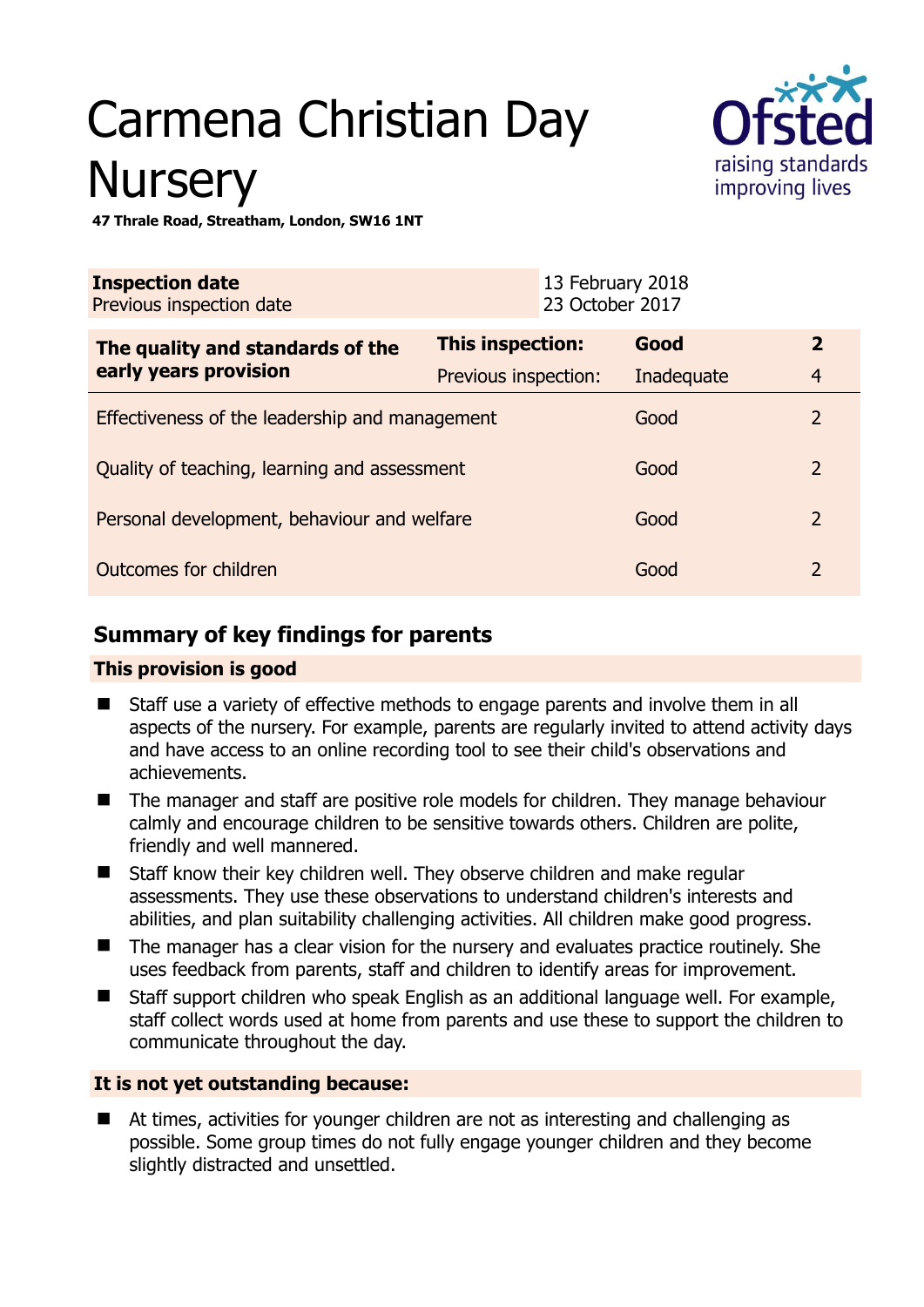## **What the setting needs to do to improve further**

#### **To further improve the quality of the early years provision the provider should:**

 $\blacksquare$  provide more challenging and interesting activities for younger children, to help them make the best progress, and reflect their learning needs more fully during group activities.

#### **Inspection activities**

- This inspection was carried out as part of a risk assessment process following information received by Ofsted.
- The inspector spoke to the manager and other staff at appropriate times throughout the inspection.
- The inspector observed staff interactions with the children during indoor and outdoor play, snack and lunch times and hygiene routines.
- The inspector engaged in a joint observation with the manager.
- The inspector sampled various documents, including risk assessments, the selfevaluation form, children's records and a range of policies and procedures.

**Inspector**  Becky Phillips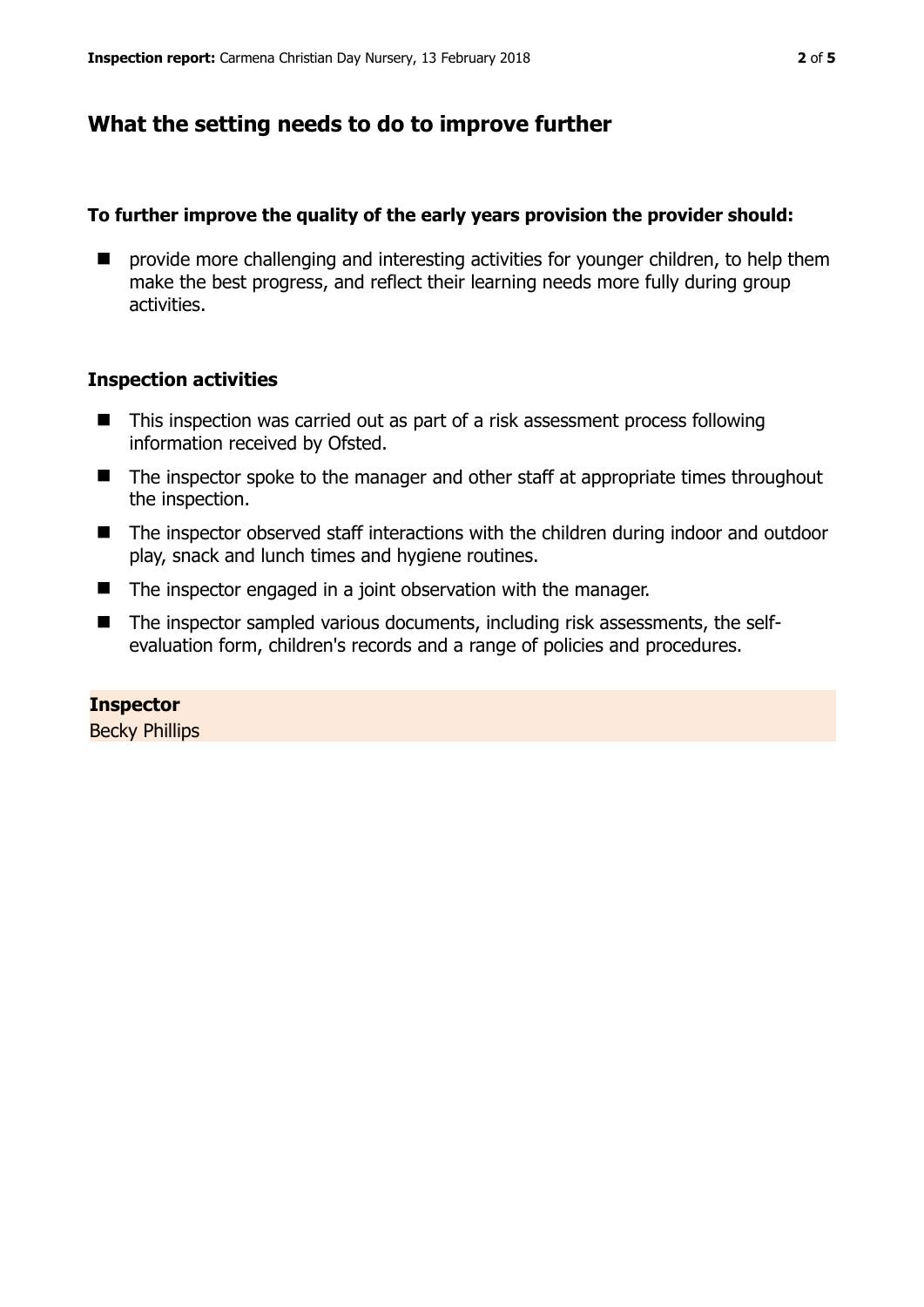## **Inspection findings**

## **Effectiveness of the leadership and management is good**

Safeguarding is effective. The manager has made significant improvements since the last inspection to strengthen the safeguarding procedures. All staff have attended safeguarding training and have a good understanding of how to keep children safe. They also understand the procedures to follow should they have a concern about a child's wellbeing. Effective recruitment and vetting arrangements ensure staff are suitable and have a clear understanding of their roles. The manager regularly observes practice and holds supervisory sessions with staff, to continually improve their knowledge and skills. The manager monitors children's development regularly to identify and close any gaps in their learning. For example, it was noticed that some children were not performing as well in their communication and language as they were in other areas. As a result, staff have sought advice from a speech and language therapist who regularly visits the setting.

### **Quality of teaching, learning and assessment is good**

Children independently explore the environment, make their own play choices and happily engage in activities. Staff support children's communication skills well. For example, with younger children, they describe what they are doing and act as a positive role model for language. With older children, staff ask questions to extend children's learning and vocabulary. Children make pancakes and use words such as 'squishy' and 'delicate' to describe the textures of ingredients. Children enjoy a wide variety of activities that helps them to practise their early literacy skills, such as using chalks or acting out stories in the garden.

### **Personal development, behaviour and welfare are good**

Children share a close relationship with the staff. They are happy, settled and enjoy their time at nursery. Staff help children to understand how to develop healthy lifestyles. For example, they encourage them to make healthy food choices, provide daily opportunities for outdoor play and talk to children about the effects of exercise on their bodies. Children learn how to keep themselves safe and are confident in recognising risks. For example, children identify that equipment needs drying before they use it outside and explain to staff during cooking activities why ovens can be dangerous.

### **Outcomes for children are good**

All children make good progress. They are confident and enjoy their learning. Children develop good numeracy skills. For example, younger children join in with number songs exploring different props. Older children confidently use mathematical language as they count objects and measure out ingredients for cooking. Children develop good skills that prepare them well for the next stage of learning and for moving on to school. For example, they independently serve themselves at mealtimes and pour their own drinks.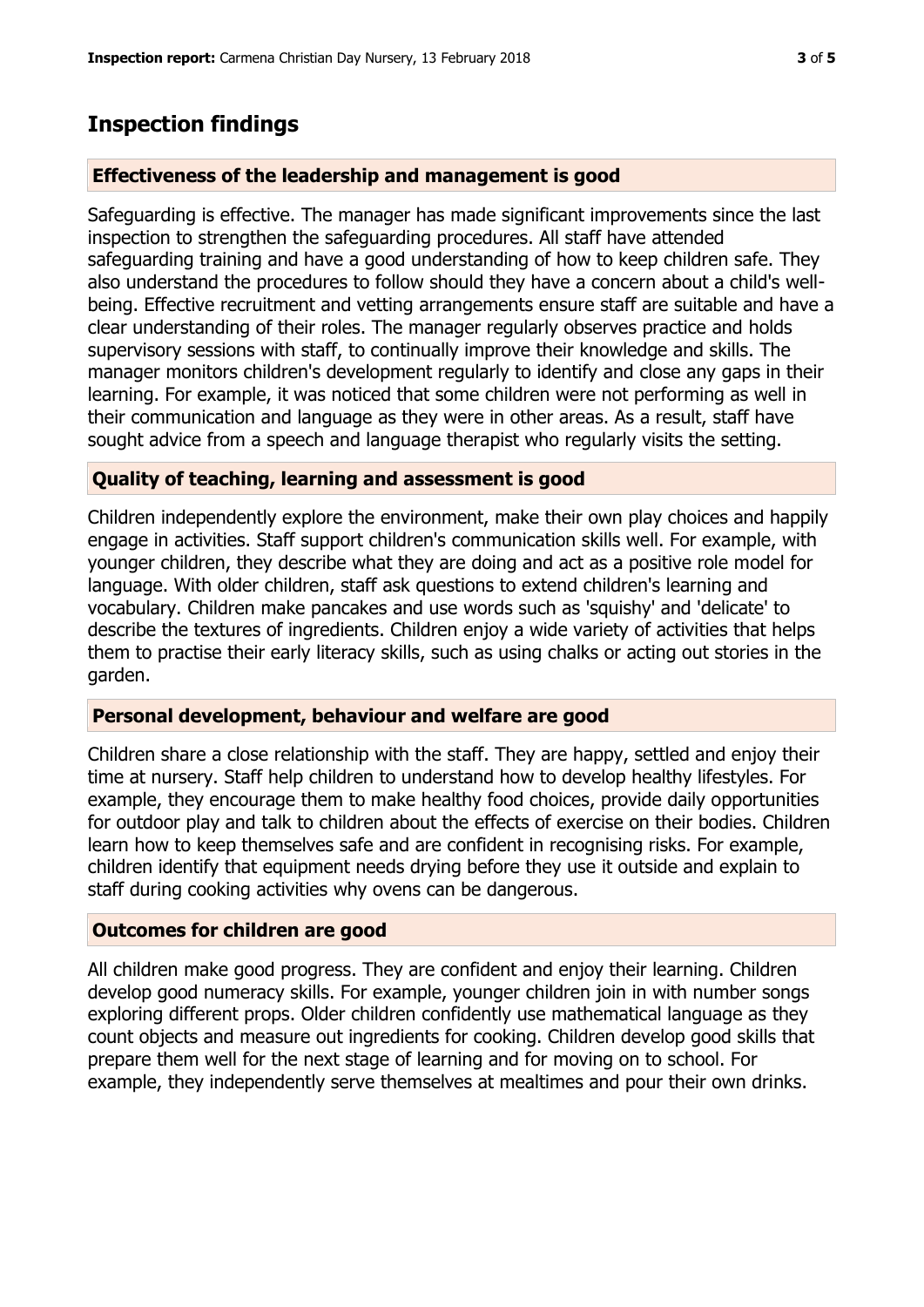# **Setting details**

| Unique reference number                             | 123109                                                                               |  |
|-----------------------------------------------------|--------------------------------------------------------------------------------------|--|
| <b>Local authority</b>                              | Wandsworth                                                                           |  |
| <b>Inspection number</b>                            | 1117310                                                                              |  |
| <b>Type of provision</b>                            | Full-time provision                                                                  |  |
| Day care type                                       | Childcare - Non-Domestic                                                             |  |
| <b>Registers</b>                                    | Early Years Register, Compulsory Childcare<br>Register, Voluntary Childcare Register |  |
| Age range of children                               | $0 - 4$                                                                              |  |
| <b>Total number of places</b>                       | 43                                                                                   |  |
| Number of children on roll                          | 76                                                                                   |  |
| Name of registered person                           | Carmena Day Nursery (Thrale Road) Limited                                            |  |
| <b>Registered person unique</b><br>reference number | RP522314                                                                             |  |
| Date of previous inspection                         | 23 October 2017                                                                      |  |
| <b>Telephone number</b>                             | 020 8677 8231                                                                        |  |

Carmena Christian Day Nursery registered in 1990. It is situated in Streatham, in the London Borough of Wandsworth. It operates from 8am to 6pm from Monday to Friday throughout the year, except for public bank holidays and a week at Christmas. The nursery receives funding to provide free early education for children aged two, three and four years. The nursery employs a team of 12 staff, including the manager. The manager holds qualified teacher status, one member of staff holds a qualification at level 6 and all remaining staff hold qualifications between level 2 and level 4.

This inspection was carried out by Ofsted under sections 49 and 50 of the Childcare Act 2006 on the quality and standards of provision that is registered on the Early Years Register. The registered person must ensure that this provision complies with the statutory framework for children's learning, development and care, known as the early years foundation stage.

Any complaints about the inspection or the report should be made following the procedures set out in the guidance 'Complaints procedure: raising concerns and making complaints about Ofsted', which is available from Ofsted's website: www.gov.uk/government/organisations/ofsted. If you would like Ofsted to send you a copy of the guidance, please telephone 0300 123 4234, or email enquiries@ofsted.gov.uk.